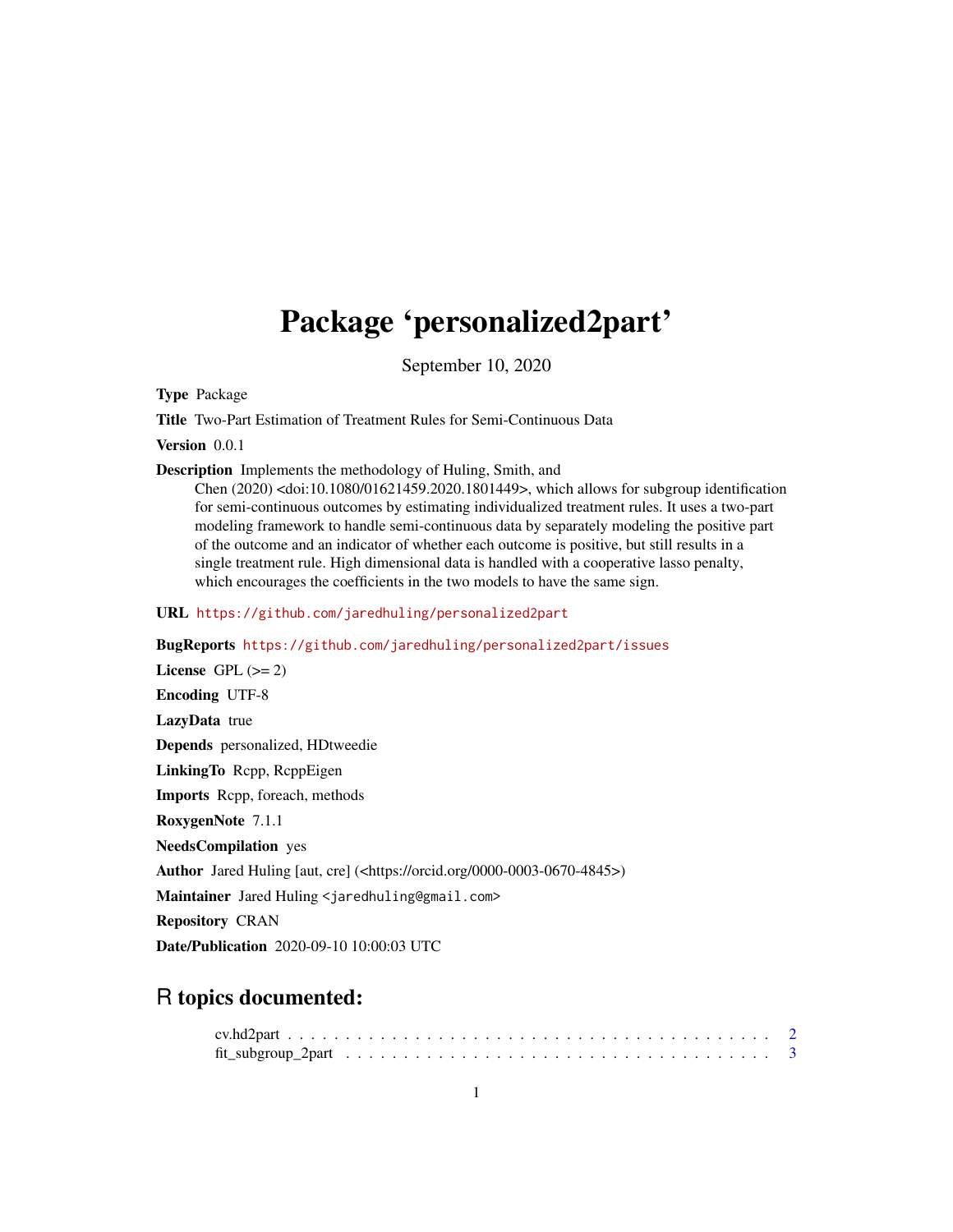#### <span id="page-1-0"></span>2 cv.hd2part

| Index | 15 |
|-------|----|

<span id="page-1-1"></span>cv.hd2part *Cross validation for hd2part models*

#### Description

Cross validation for hd2part models

#### Usage

```
cv.hd2part(
 x,
 z,
  x_s,
 s,
 weights = rep(1, \text{ NROW}(x)),weights_s = rep(1, NROW(x_s)),offset = NULL,
 offset_s = NULL,
  lambda = NULL,type.measure = c("mae", "mse", "sep-auc-mse", "sep-auc-mae"),
  nfolds = 10,
  foldid = NULL,
  grouped = TRUE,keep = FALSE,
 parallel = FALSE,
  ...
)
```
#### Arguments

| $\mathsf{x}$ | an n x p matrix of covariates for the zero part data, where each row is an obser-<br>vation and each column is a predictor. MUST be ordered such that the first n_s<br>rows align with the observations in x_s and s                              |
|--------------|---------------------------------------------------------------------------------------------------------------------------------------------------------------------------------------------------------------------------------------------------|
|              | a length n vector of responses taking values 1 and 0, where 1 indicates the re-<br>sponse is positive and zero indicates the response has value 0. MUST be ordered<br>such that the first $n_s$ values align with the observations in $x_s$ and s |
| $X_S$        | an $n_s$ x p matrix of covariates (which is a submatrix of x) for the positive part<br>data, where each row is an observation and each column is a predictor                                                                                      |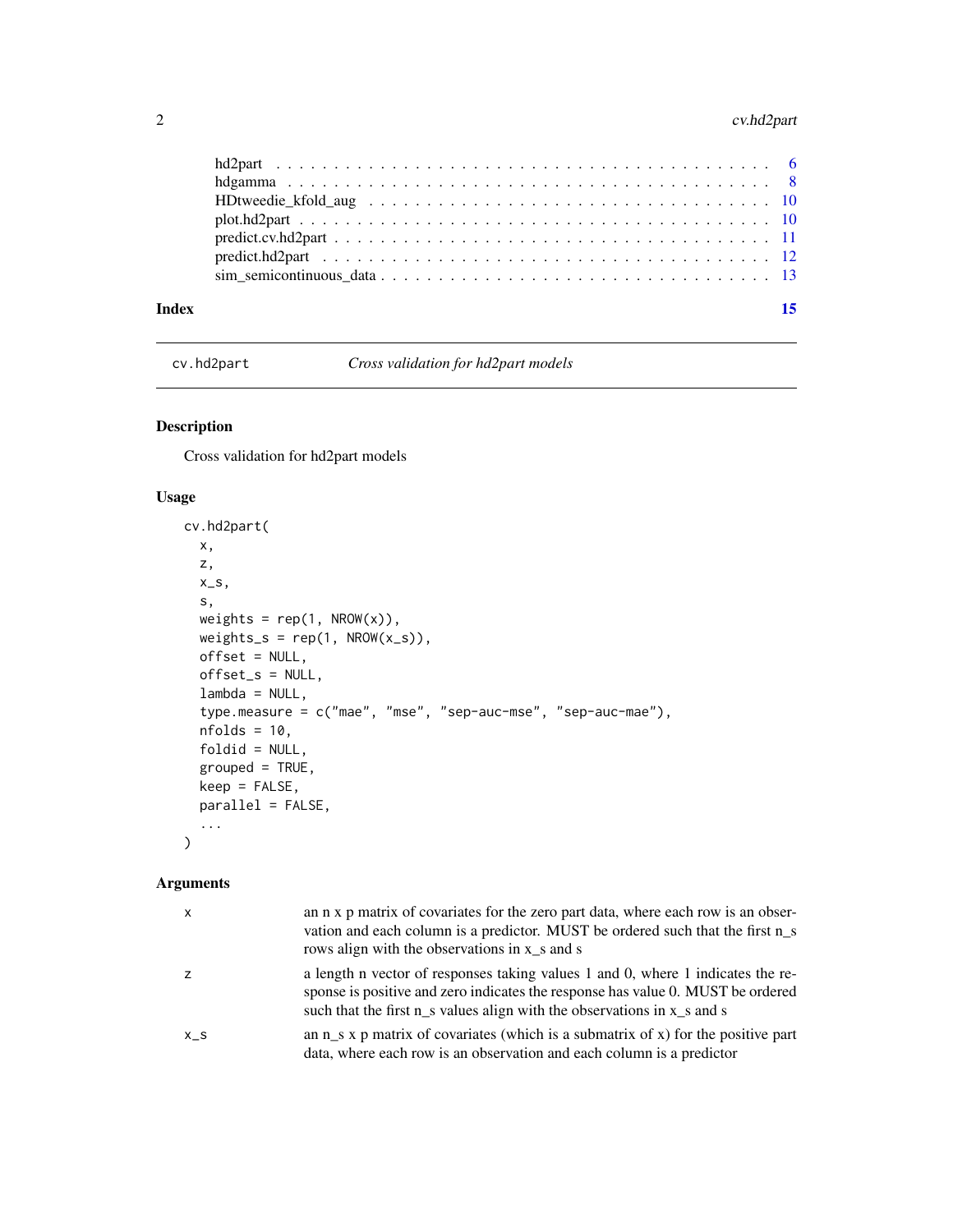<span id="page-2-0"></span>

| S            | a length n_s vector of responses taking strictly positive values                                                                                                                                                                                                                                                                                                                                                                                                |
|--------------|-----------------------------------------------------------------------------------------------------------------------------------------------------------------------------------------------------------------------------------------------------------------------------------------------------------------------------------------------------------------------------------------------------------------------------------------------------------------|
| weights      | a length n vector of observation weights for the zero part data                                                                                                                                                                                                                                                                                                                                                                                                 |
| weights_s    | a length n_s vector of observation weights for the positive part data                                                                                                                                                                                                                                                                                                                                                                                           |
| offset       | a length n vector of offset terms for the zero part data                                                                                                                                                                                                                                                                                                                                                                                                        |
| offset_s     | a length n_s vector of offset terms for the positive part data                                                                                                                                                                                                                                                                                                                                                                                                  |
| lambda       | A user supplied lambda sequence. By default, the program computes its own<br>lambda sequence based on nlambda and lambda.min.ratio. Supplying a value of<br>lambda overrides this.                                                                                                                                                                                                                                                                              |
| type.measure | measure to evaluate for cross-validation. Will add more description later                                                                                                                                                                                                                                                                                                                                                                                       |
| nfolds       | number of folds for cross-validation. default is 10. 3 is smallest value allowed.                                                                                                                                                                                                                                                                                                                                                                               |
| foldid       | an optional vector of values between 1 and nfold specifying which fold each<br>observation belongs to.                                                                                                                                                                                                                                                                                                                                                          |
| grouped      | Like in glmnet, this is an experimental argument, with default TRUE, and can be<br>ignored by most users. For all models, this refers to computing nfolds separate<br>statistics, and then using their mean and estimated standard error to describe the<br>CV curve. If grouped = FALSE, an error matrix is built up at the observation<br>level from the predictions from the nfold fits, and then summarized (does not<br>apply to type. measure $=$ "auc"). |
| keep         | If keep = TRUE, a prevalidated list of arrasy is returned containing fitted values<br>for each observation and each value of lambda for each model. This means these<br>fits are computed with this observation and the rest of its fold omitted. The folid<br>vector is also returned. Default is keep = FALSE                                                                                                                                                 |
| parallel     | If TRUE, use parallel foreach to fit each fold. Must register parallel before hand,<br>such as doMC.                                                                                                                                                                                                                                                                                                                                                            |
| $\cdots$     | other parameters to be passed to hd2part function                                                                                                                                                                                                                                                                                                                                                                                                               |

# Examples

set.seed(1)

fit\_subgroup\_2part *Fitting subgroup identification models for semicontinuous positive outcomes*

# Description

Fits subgroup identification models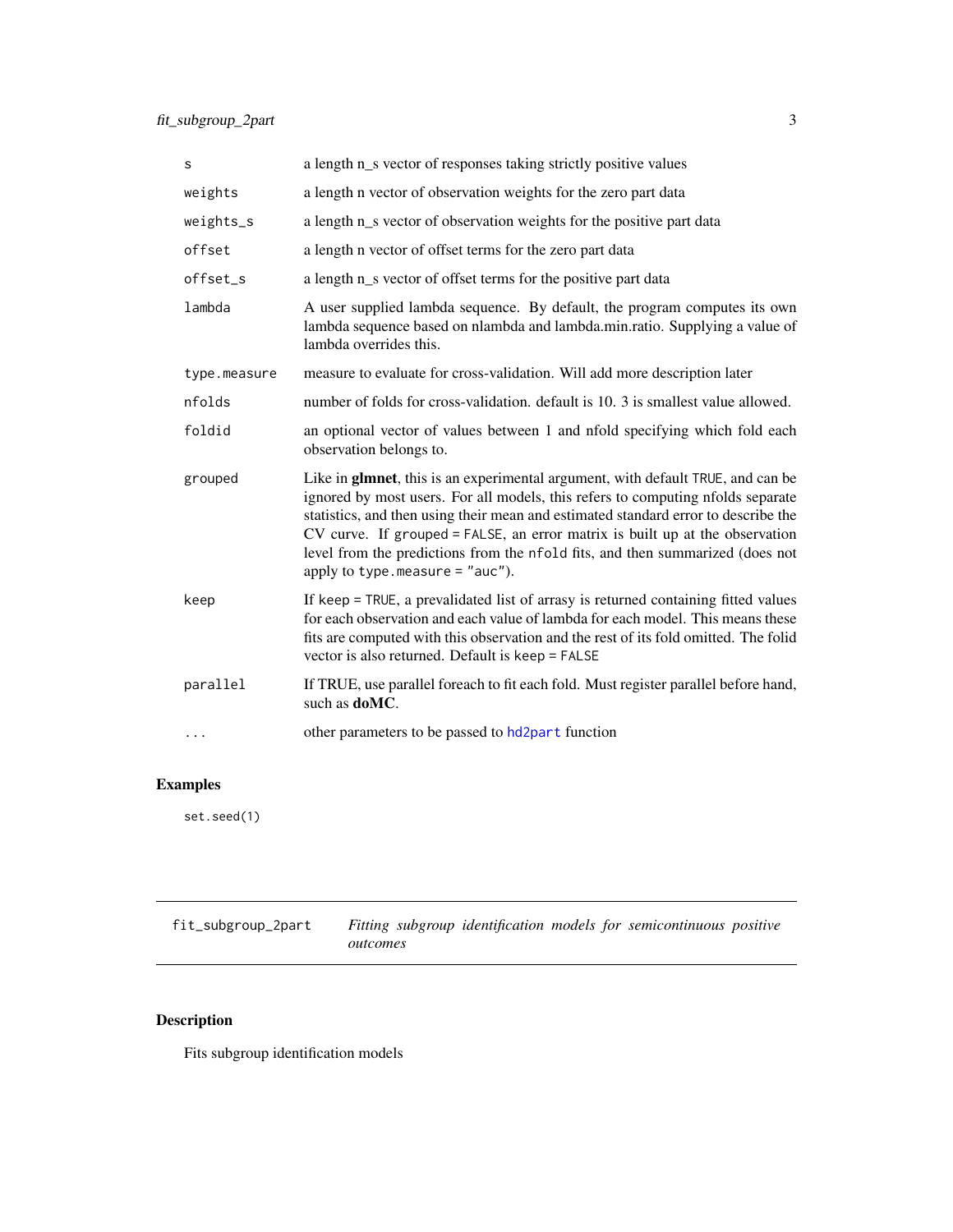```
fit_subgroup_2part(
  x,
 y,
  trt,
 propensity.func = NULL,
 propensity.func.positive = NULL,
 match.id = NULL,augment.func.zero = NULL,
  augment.func.positive = NULL,
  cutpoint = 1,
 larger.outcome.better = TRUE,
 penalize.ate = TRUE,
 y_eps = 1e-06,
  ...
\mathcal{L}
```
### Arguments

| X                        | The design matrix (not including intercept term)                                                                                                                                                                                                                                                                                                                                                                                                                                                                                                                                                                                                                                                                                                                                                                                                         |
|--------------------------|----------------------------------------------------------------------------------------------------------------------------------------------------------------------------------------------------------------------------------------------------------------------------------------------------------------------------------------------------------------------------------------------------------------------------------------------------------------------------------------------------------------------------------------------------------------------------------------------------------------------------------------------------------------------------------------------------------------------------------------------------------------------------------------------------------------------------------------------------------|
| y                        | The nonnegative response vector                                                                                                                                                                                                                                                                                                                                                                                                                                                                                                                                                                                                                                                                                                                                                                                                                          |
| trt                      | treatment vector with each element equal to a 0 or a 1, with 1 indicating treat-<br>ment status is active.                                                                                                                                                                                                                                                                                                                                                                                                                                                                                                                                                                                                                                                                                                                                               |
| propensity.func          |                                                                                                                                                                                                                                                                                                                                                                                                                                                                                                                                                                                                                                                                                                                                                                                                                                                          |
|                          | function that inputs the design matrix x and the treatment vector trt and outputs<br>the propensity score, ie $Pr(tr = 1   X = x)$ . Function should take two arguments<br>1) x and 2) trt. See example below. For a randomized controlled trial this can<br>simply be a function that returns a constant equal to the proportion of patients<br>assigned to the treatment group, i.e.: propensity. func = $function(x, trt)$<br>0.5.                                                                                                                                                                                                                                                                                                                                                                                                                    |
| propensity.func.positive |                                                                                                                                                                                                                                                                                                                                                                                                                                                                                                                                                                                                                                                                                                                                                                                                                                                          |
|                          | function that inputs the design matrix x and the treatment vector trt and outputs<br>the propensity score for units with positive outcome values, ie $Pr(tr = 1   X = x)$ ,<br>$Z = 1$ ). Function should take two arguments 1) x and 2) trt. See example below.<br>For a randomized controlled trial this can simply be a function that returns a<br>constant equal to the proportion of patients assigned to the treatment group, i.e.:<br>propensity. func = function( $x$ , trt) 0.5.                                                                                                                                                                                                                                                                                                                                                                |
| match.id                 | a (character, factor, or integer) vector with length equal to the number of obser-<br>vations in x indicating using integers or levels of a factor vector which patients<br>are in which matched groups. Defaults to NULL and assumes the samples are<br>not from a matched cohort. Matched case-control groups can be created using<br>any method (propensity score matching, optimal matching, etc). If each case<br>is matched with a control or multiple controls, this would indicate which case-<br>control pairs or groups go together. If match. id is supplied, then it is unecessary<br>to specify a function via the propensity. func argument. A quick usage exam-<br>ple: if the first patient is a case and the second and third are controls matched<br>to it, and the fouth patient is a case and the fifth through seventh patients are |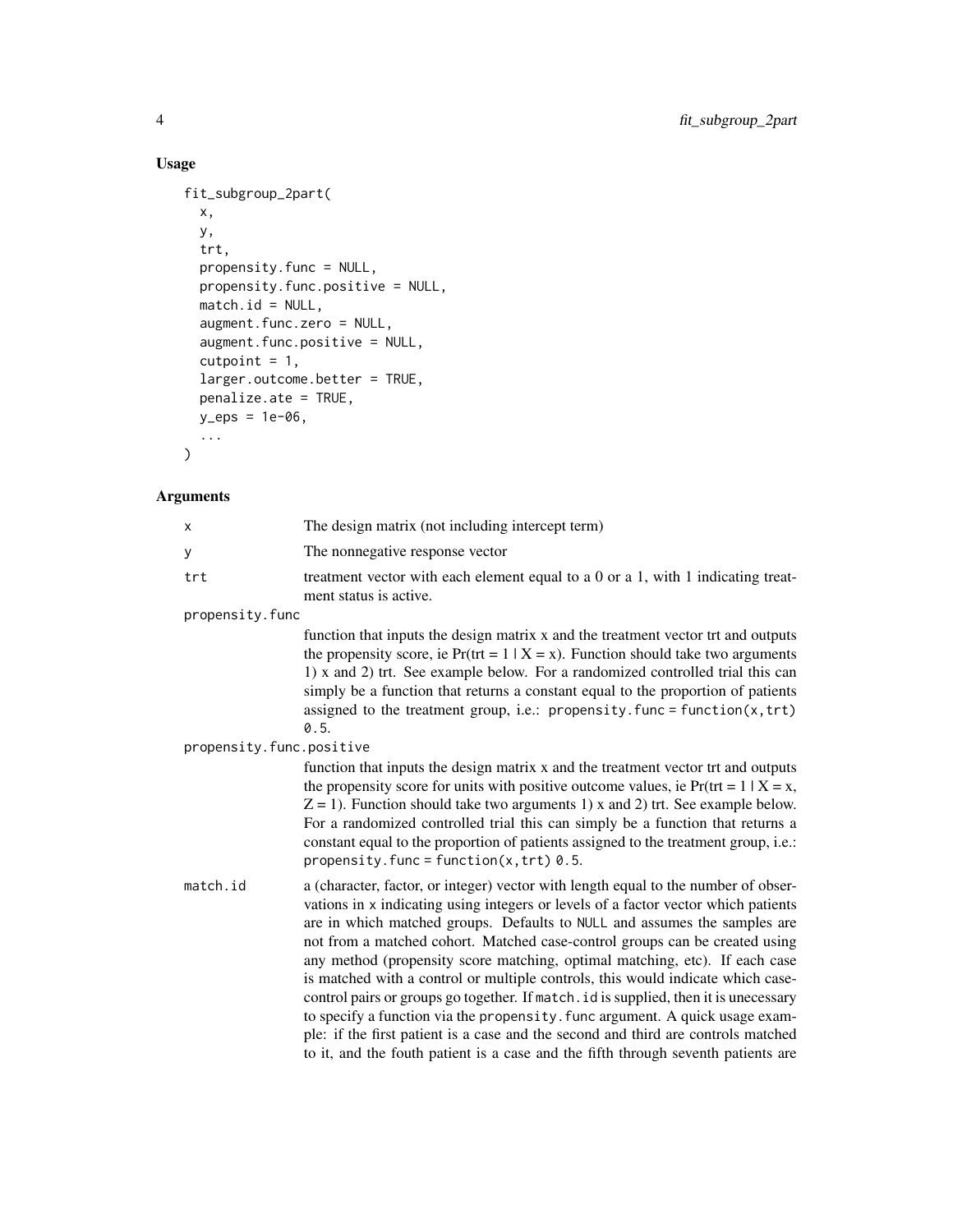<span id="page-4-0"></span>matched with it, then the user should specify match.id =  $c(1,1,1,2,2,2,2)$ or match.id =  $c$ (rep("Grp1", 3), rep("Grp2", 4)) the covariates x, and trt and outputs predicted values (on the probability scale) for the response using a model constructed with x. augment. func.zero() can also be simply a function of x and y. This function is used for efficiency augmentation. When the form of the augmentation function is correct, it can provide efficient estimation of the subgroups. Some examples of possible augmentation functions are:

Example 1: augment.func <-function(x,y) { $lmod <-glm(y \sim x, family = binomial())$ ; return(fitted(lmod))}

Example 2:

```
augment.func \leq function(x, y, trt) {
   data <- data.frame(x, y, trt)
    lmod \leq glm(y \sim x \star trt, family = binomial())
    ## get predictions when trt = 1data$trt <- 1
    preds_1 <- predict(lmod, data, type = "response")
    ## get predictions when tr t = -1datatrt <- -1
    preds_n1 <- predict(lmod, data, type = "response")
    ## return predictions averaged over trt
```

```
return(0.5 * (preds_1 + preds_n1))
```

```
}
```
augment.func.zero

(similar to augment.func.positive) function which inputs the indicators of whether each response is positive  $(1 \times (y > 0))$ , the covariates x, and trt for all samples and outputs predicted values (on the link scale) for the response using a model constructed with x. augment.func.positive() can also be simply a function of x and y. This function is used for efficiency augmentation.

augment.func.positive

(similar to augment.func.zero) function which inputs the positive part response (ie all observations in y which are strictly positive), the covariates x, and trt and outputs predicted values (on the link scale) for the response using a model constructed with x. augment.func.positive() can also be simply a function of x and y. This function is used for efficiency augmentation.

cutpoint numeric value for patients with benefit scores above which (or below which if larger.outcome.better = FALSE) will be recommended to be in the treatment group. Defaults to 1, since the benefit score is a risk ratio

larger.outcome.better

boolean value of whether a larger outcome is better/preferable. Set to TRUE if a larger outcome is better/preferable and set to FALSE if a smaller outcome is better/preferable. Defaults to TRUE.

penalize.ate should the treatment main effect (ATE) be penalized too?

```
y_eps positive value above which observations in y will be considered positive
```
... options to be passed to [cv.hd2part](#page-1-1)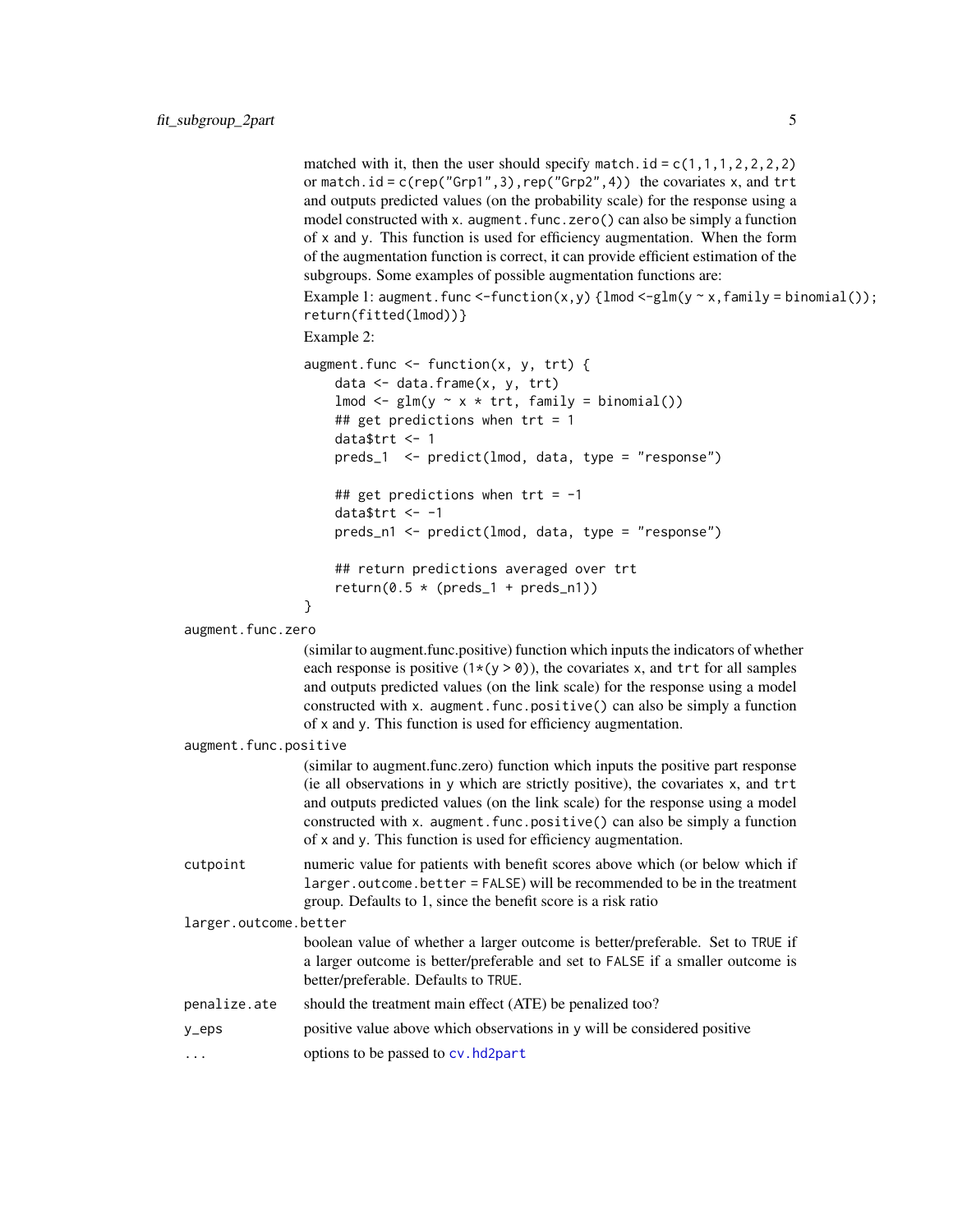#### Examples

```
set.seed(42)
dat <- sim_semicontinuous_data(250, n.vars = 15)
x < - dat$x
y \leq - dat$y
trt <- dat$trt
prop_func <- function(x, trt)
{
    propensmod \leq glm(trt \sim x, family = binomial())
    propens <- unname(fitted(propensmod))
    propens
}
fitted_model <- fit_subgroup_2part(x, y, trt, prop_func, prop_func)
fitted_model
## correlation of estimated covariate-conditional risk ratio and truth
cor(fitted_model$benefit.scores, dat$treatment_risk_ratio, method = "spearman")
```
<span id="page-5-1"></span>

| hd2part | Main fitting function for group lasso and cooperative lasso penalized |
|---------|-----------------------------------------------------------------------|
|         | two part models                                                       |

#### Description

This function fits penalized two part models with a logistic regression model for the zero part and a gamma regression model for the positive part. Each covariate's effect has either a group lasso or cooperative lasso penalty for its effects for the two consituent models

#### Usage

```
hd2part(
  x,
  z,
  x_s,
  s,
  weights = rep(1, \text{ NROW}(x)),weights_s = rep(1, \text{ NROW}(x_s)),offset = NULL,offset_s = NULL,
  penalty = c("grp.lasso", "coop.lasso"),
```
<span id="page-5-0"></span>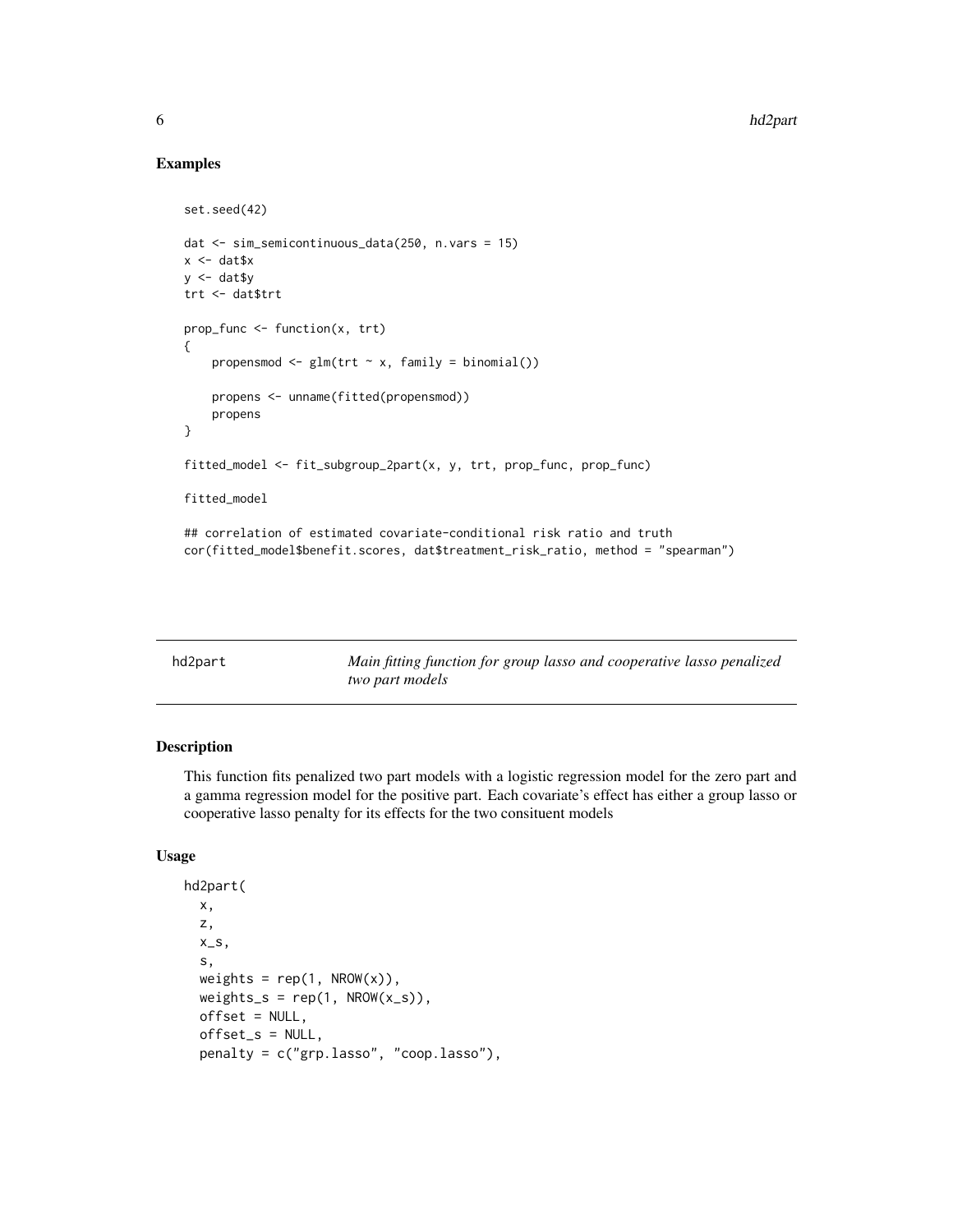#### hd2part 7 and 7 and 7 and 7 and 7 and 7 and 7 and 7 and 7 and 7 and 7 and 7 and 7 and 7 and 7 and 7 and 7 and 7

```
penalty_factor = NULL,
 nlambda = 100L,
 lambda_min_ratio = ifelse(n_s < p, 0.05, 0.005),
 lambda = NULL,
  tau = \theta,
 opposite_signs = FALSE,
  flip_beta_zero = FALSE,
  intercept_z = FALSE,
 intercept_s = FALSE,
 strongrule = TRUE,
 maxit\_irls = 50,
 tol_irls = 1e-05,maxit\_mm = 500,tol_{mm} = 1e-05,balance_likelihoods = TRUE
\mathcal{L}
```
### Arguments

| X                           | an n x p matrix of covariates for the zero part data, where each row is an obser-<br>vation and each column is a predictor                                                                                                                                                                                                |
|-----------------------------|---------------------------------------------------------------------------------------------------------------------------------------------------------------------------------------------------------------------------------------------------------------------------------------------------------------------------|
| z                           | a length n vector of responses taking values 1 and 0, where 1 indicates the re-<br>sponse is positive and zero indicates the response has value 0.                                                                                                                                                                        |
| $X_S$                       | an $n_s$ x p matrix of covariates (which is a submatrix of x) for the positive part<br>data, where each row is an observation and each column is a predictor                                                                                                                                                              |
| S                           | a length n_s vector of responses taking strictly positive values                                                                                                                                                                                                                                                          |
| weights                     | a length n vector of observation weights for the zero part data                                                                                                                                                                                                                                                           |
| weights_s                   | a length n_s vector of observation weights for the positive part data                                                                                                                                                                                                                                                     |
| offset                      | a length n vector of offset terms for the zero part data                                                                                                                                                                                                                                                                  |
| offset_s                    | a length n_s vector of offset terms for the positive part data                                                                                                                                                                                                                                                            |
| penalty                     | either "grp. lasso" for the group lasso penalty or "coop. lasso" for the coop-<br>erative lasso penalty                                                                                                                                                                                                                   |
| penalty_factor              | a length p vector of penalty adjustment factors corresponding to each covariate.<br>A value of 0 in the jth location indicates no penalization on the jth variable, and<br>any positive value will indicate a multiplicative factor on top of the common<br>penalization amount. The default value is 1 for all variables |
| nlambda<br>lambda_min_ratio | the number of lambda values. The default is 100.                                                                                                                                                                                                                                                                          |
|                             | Smallest value for lambda, as a fraction of lambda.max, the data-derived largest<br>lambda value The default depends on the sample size relative to the number of<br>variables.                                                                                                                                           |
| lambda                      | a user supplied sequence of penalization tuning parameters. By default, the<br>program automatically chooses a sequence of lambda values based on nlambda<br>and lambda min ratio                                                                                                                                         |
| tau                         | value between 0 and 1 for sparse group mixing penalty. 0 implies either group<br>lasso or coop lasso and 1 implies lasso                                                                                                                                                                                                  |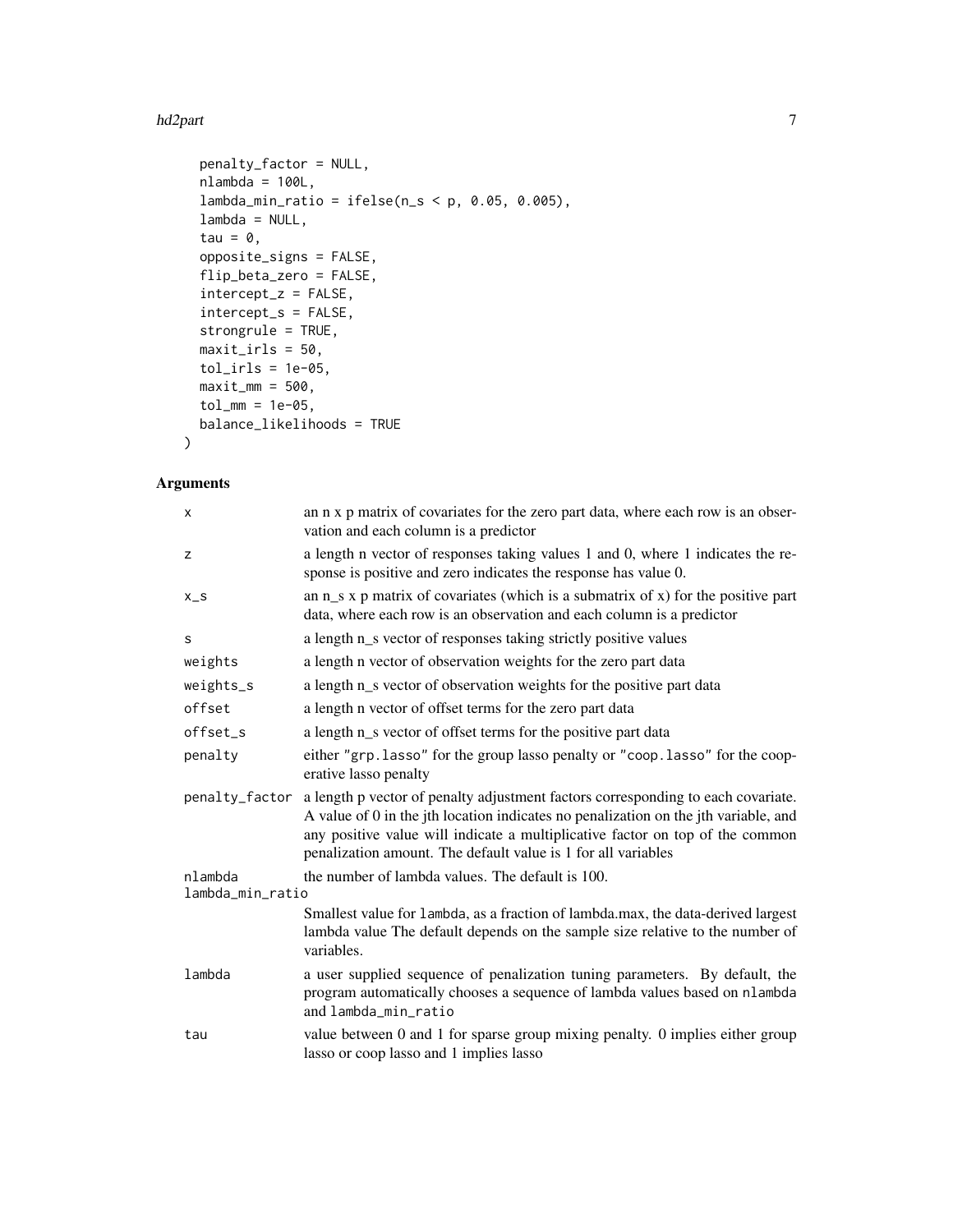<span id="page-7-0"></span>

|                | opposite_signs a boolean variable indicating whether the signs of coefficients across models<br>should be encouraged to have opposite signs instead of the same signs. Default<br>is FALSE. This variable has no effect for group lasso. |  |  |  |  |  |
|----------------|------------------------------------------------------------------------------------------------------------------------------------------------------------------------------------------------------------------------------------------|--|--|--|--|--|
| flip_beta_zero | should we flip the signs of the parameters for the zero part model? Defaults to<br>FALSE. Should only be used for good reason                                                                                                            |  |  |  |  |  |
| intercept_z    | whether or not to include an intercept in the zero part model. Default is TRUE.                                                                                                                                                          |  |  |  |  |  |
| intercept_s    | whether or not to include an intercept in the positive part model. Default is TRUE.                                                                                                                                                      |  |  |  |  |  |
| strongrule     | should a strong rule be used? Defaults to TRUE                                                                                                                                                                                           |  |  |  |  |  |
| $maxit\_irls$  | maximum number of IRLS iterations                                                                                                                                                                                                        |  |  |  |  |  |
| tol_irls       | convergence tolerance for IRLS iterations                                                                                                                                                                                                |  |  |  |  |  |
| maxit_mm       | maximum number of MM iterations. Note that for algorithm = "irls", MM<br>is used within each IRLS iteration, so maxit_mm applies to the convergence of<br>the inner iterations in this case.                                             |  |  |  |  |  |
| tol_mm         | convergence tolerance for MM iterations. Note that for algorithm = "irls",<br>MM is used within each IRLS iteration, so tol_mm applies to the convergence<br>of the inner iterations in this case.                                       |  |  |  |  |  |
|                | balance_likelihoods                                                                                                                                                                                                                      |  |  |  |  |  |
|                | should the likelihoods be balanced so variables would enter both models at the<br>same value of lambda if the penalty were a lasso penalty? Recommended to                                                                               |  |  |  |  |  |
|                | keep at the default, TRUE                                                                                                                                                                                                                |  |  |  |  |  |

#### Examples

library(personalized2part)

hdgamma *Fitting function for lasso penalized GLMs*

#### Description

This function fits penalized gamma GLMs

#### Usage

```
hdgamma(
 x,
 y,
 weights = rep(1, \text{ NROW}(x)),
 offset = NULL,
 penalty_factor = NULL,
 nlambda = 100L,
  lambda_min_ratio = ifelse(n < p, 0.05, 0.005),
  lambda = NULL,
```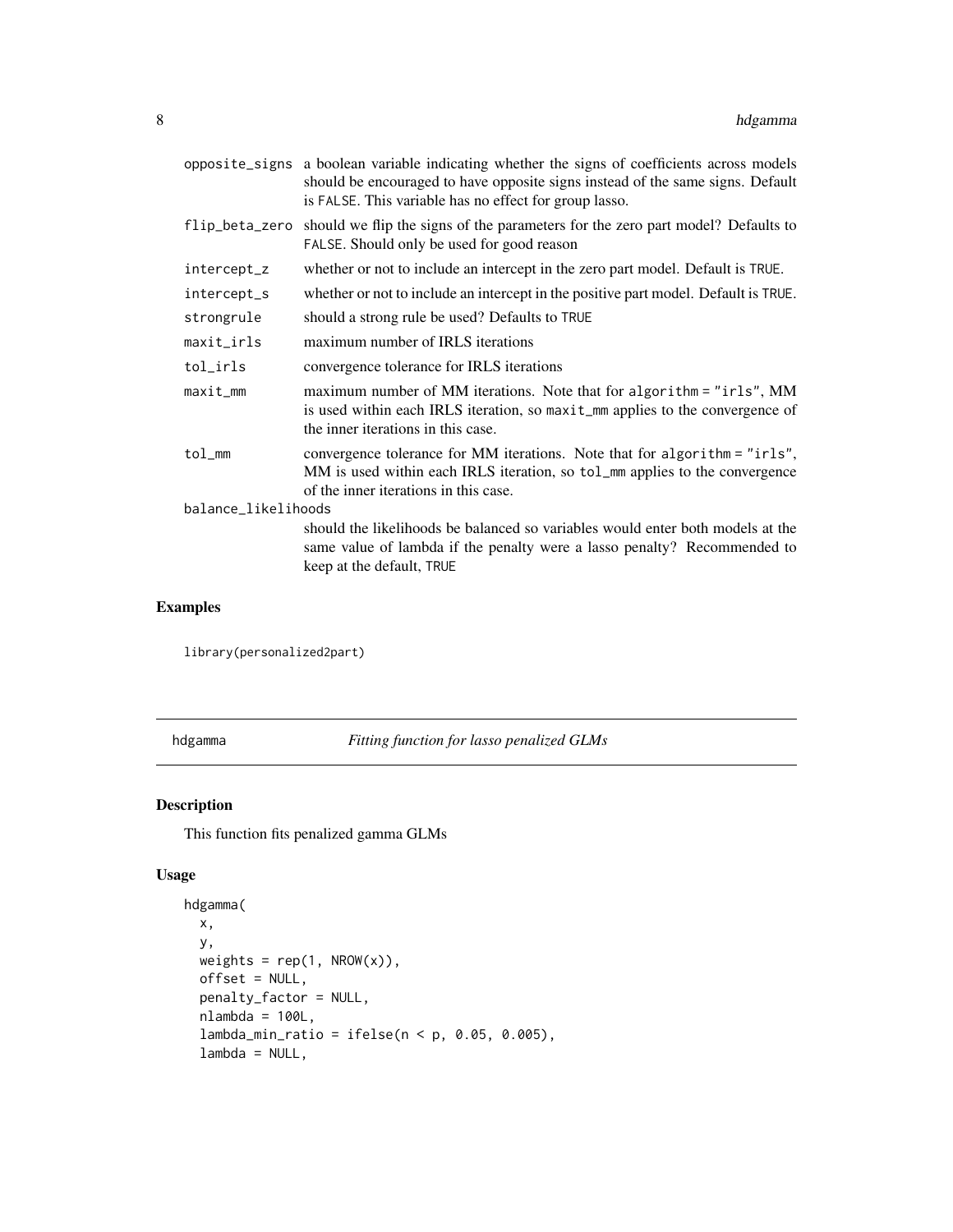hdgamma 9

```
tau = \theta,
  intercept = TRUE,
  strongrule = TRUE,
  maxit\_irls = 50,
  tol_irls = 1e-05,
  maxit\_mm = 500,tol_m = 1e-05\mathcal{L}
```
#### Arguments

| X                           | an n x p matrix of covariates for the zero part data, where each row is an obser-<br>vation and each column is a predictor                                                                                                                                                                                                |
|-----------------------------|---------------------------------------------------------------------------------------------------------------------------------------------------------------------------------------------------------------------------------------------------------------------------------------------------------------------------|
| У                           | a length n vector of responses taking strictly positive values.                                                                                                                                                                                                                                                           |
| weights                     | a length n vector of observation weights                                                                                                                                                                                                                                                                                  |
| offset                      | a length n vector of offset terms                                                                                                                                                                                                                                                                                         |
| penalty_factor              | a length p vector of penalty adjustment factors corresponding to each covariate.<br>A value of 0 in the jth location indicates no penalization on the jth variable, and<br>any positive value will indicate a multiplicative factor on top of the common<br>penalization amount. The default value is 1 for all variables |
| nlambda<br>lambda_min_ratio | the number of lambda values. The default is 100.                                                                                                                                                                                                                                                                          |
|                             | Smallest value for lambda, as a fraction of lambda.max, the data-derived largest<br>lambda value The default depends on the sample size relative to the number of<br>variables.                                                                                                                                           |
| lambda                      | a user supplied sequence of penalization tuning parameters. By default, the<br>program automatically chooses a sequence of lambda values based on nlambda<br>and lambda_min_ratio                                                                                                                                         |
| tau                         | a scalar numeric value between 0 and 1 (included) which is a mixing parameter<br>for sparse group lasso penalty. 0 indicates group lasso and 1 indicates lasso,<br>values in between reflect different emphasis on group and lasso penalties                                                                              |
| intercept                   | whether or not to include an intercept. Default is TRUE.                                                                                                                                                                                                                                                                  |
| strongrule                  | should a strong rule be used?                                                                                                                                                                                                                                                                                             |
| maxit_irls                  | maximum number of IRLS iterations                                                                                                                                                                                                                                                                                         |
| tol_irls                    | convergence tolerance for IRLS iterations                                                                                                                                                                                                                                                                                 |
| maxit_mm                    | maximum number of MM iterations. Note that for algorithm = "irls", MM<br>is used within each IRLS iteration, so maxit_mm applies to the convergence of<br>the inner iterations in this case.                                                                                                                              |
| tol                         | convergence tolerance for MM iterations. Note that for algorithm = "irls",<br>MM is used within each IRLS iteration, so tol_mm applies to the convergence<br>of the inner iterations in this case.                                                                                                                        |

### Examples

library(personalized2part)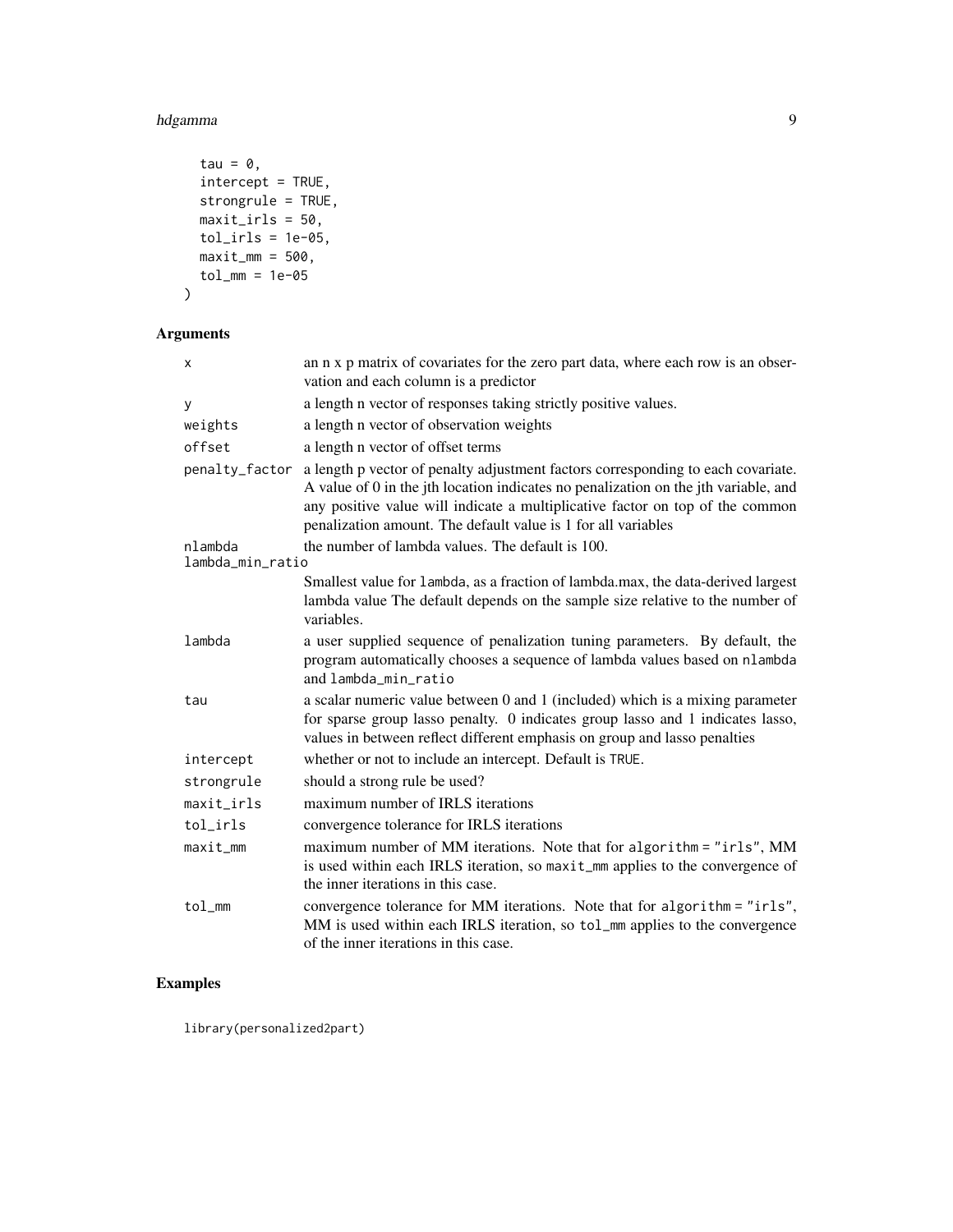<span id="page-9-0"></span>HDtweedie\_kfold\_aug *Fit a penalized gamma augmentation model via cross fitting*

#### Description

Fits a penalized gamma augmentation model via cross fitting and returns vector of length n of out of sample predictions on the link scale from cross fitting

#### Usage

```
HDtweedie_kfold_aug(
  x,
  y,
  trt,
 wts = NULL,K = 10,
 p = 1.5,
  interactions = FALSE
)
```
#### Arguments

| $\mathsf{x}$ | an n x p matrix of covariates for the zero part data, where each row is an obser-<br>vation and each column is a predictor. MUST be ordered such that the first n <sub>_s</sub><br>rows align with the observations in x_s and s |
|--------------|----------------------------------------------------------------------------------------------------------------------------------------------------------------------------------------------------------------------------------|
| y            | a length n vector of responses taking positive values                                                                                                                                                                            |
| trt          | a length n vector of treatment variables with 1 indicating treatment and -1 indi-<br>cating control                                                                                                                              |
| wts          | a length n vector of sample weights                                                                                                                                                                                              |
| K            | number of folds for cross fitting                                                                                                                                                                                                |
| p            | tweedie mixing parameter. See HD tweedie for details                                                                                                                                                                             |
| interactions | boolean variable of whether or not to fit model with interactions. For predictions,<br>interactions will be integrated out                                                                                                       |

plot.hd2part *Plot method for hd2part fitted objects*

#### Description

Plot method for hd2part fitted objects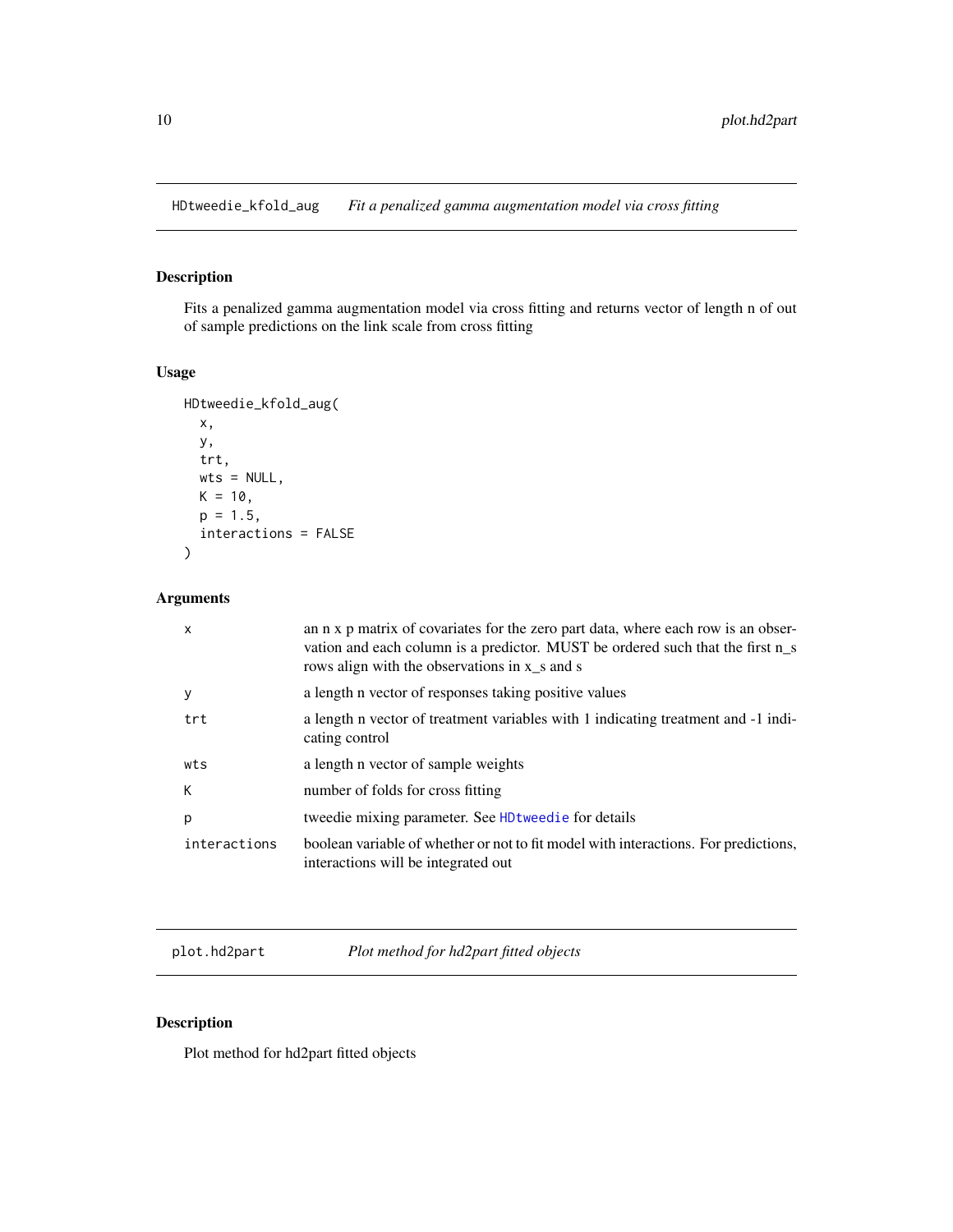#### <span id="page-10-0"></span>predict.cv.hd2part 11

#### Usage

```
## S3 method for class 'hd2part'
plot(
  x,
 model = c("zero", "positive"),
 xvar = c("loglambda", "norm", "lambda"),
 labsize = 0.6,
 xlab = iname,
 ylab = NULL,
 main = paste(model, "model"),
  ...
)
```

```
## S3 method for class 'cv.hd2part'
plot(x, sign.lambda = 1, ...)
```
#### Arguments

| X           | fitted "hd2part" model object                                                                                                                                                    |
|-------------|----------------------------------------------------------------------------------------------------------------------------------------------------------------------------------|
| model       | either "zero" for the zero part model or "positive" for the positive part model                                                                                                  |
| xvar        | What is on the X-axis. "norm" plots against the L1-norm of the coefficients,<br>"lambda" against the log-lambda sequence, and "dev" against the percent de-<br>viance explained. |
| labsize     | size of labels for variable names. If labsize $= 0$ , then no variable names will be<br>plotted                                                                                  |
| xlab        | label for x-axis                                                                                                                                                                 |
| ylab        | label for y-axis                                                                                                                                                                 |
| main        | main title for plot                                                                                                                                                              |
| $\cdots$    | other graphical parameters for the plot                                                                                                                                          |
| sign.lambda | Either plot against $log(lambda)$ (default) or its negative if sign. lambda = -1.                                                                                                |

#### Examples

set.seed(123)

set.seed(123)

predict.cv.hd2part *Prediction function for fitted cross validation hd2part objects*

#### Description

Prediction function for fitted cross validation hd2part objects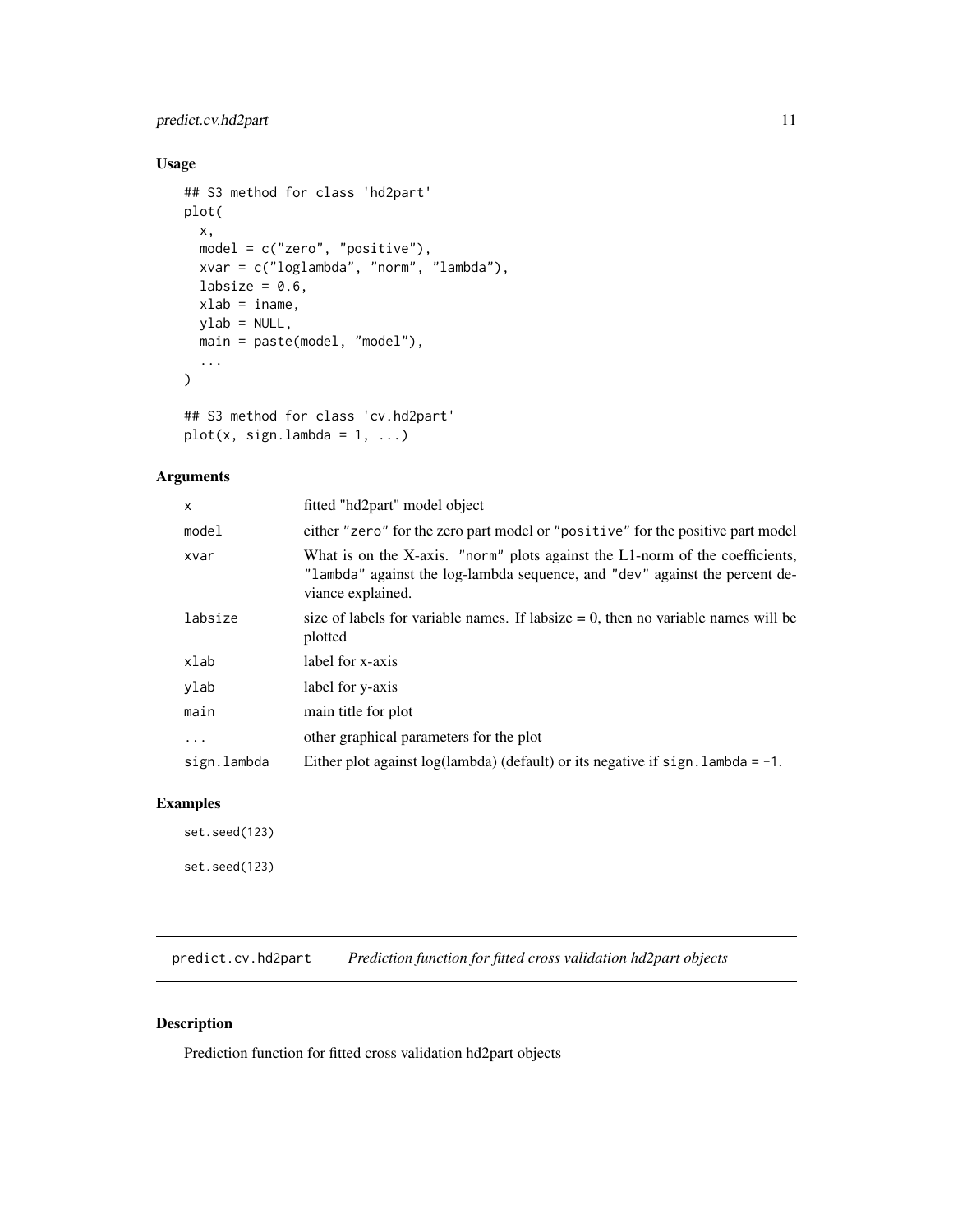```
## S3 method for class 'cv.hd2part'
predict(
 object,
 newx,
 model = c("zero", "positive"),
 s = c("lambda.min", "lambda.1se"),
 type = c("link", "model_response", "response", "coefficients", "nonzero"),
  ...
)
```
#### Arguments

| object   | fitted "cv.hd2part" model object                                                                                                                                                                                                                                                                                                                                                                                                                                                                    |
|----------|-----------------------------------------------------------------------------------------------------------------------------------------------------------------------------------------------------------------------------------------------------------------------------------------------------------------------------------------------------------------------------------------------------------------------------------------------------------------------------------------------------|
| newx     | Matrix of new values for x at which predictions are to be made. Must be a<br>matrix; can be sparse as in the CsparseMatrix objects of the <b>Matrix</b> package<br>This argument is not used for type = $c$ ("coefficients", "nonzero")                                                                                                                                                                                                                                                             |
| model    | either "zero" for the zero part model or "positive" for the positive part model                                                                                                                                                                                                                                                                                                                                                                                                                     |
| S        | Value(s) of the penalty parameter lambda at which predictions are required. De-<br>fault is the entire sequence used to create the model. For predict.cv.hd2part(),<br>can also specify "lambda. 1se" or "lambda. min" for best lambdas estimated by<br>cross validation.                                                                                                                                                                                                                           |
| type     | Type of prediction required. type = "link" gives the linear predictors; type<br>= "model_response" gives the fitted probabilities for the zero part and fitted<br>expected values for the positive part. type = "response" gives the combined<br>response prediction across the two models using the full unconditional expected<br>value of the response. When type = "response", argument "model" is unused.<br>type = "coefficients" computes the coefficients at the requested values for<br>s. |
| $\cdots$ | arguments to be passed to predict.hd2part                                                                                                                                                                                                                                                                                                                                                                                                                                                           |

#### Examples

set.seed(123)

<span id="page-11-1"></span>predict.hd2part *Prediction method for two part fitted objects*

#### Description

Prediction method for two part fitted objects

<span id="page-11-0"></span>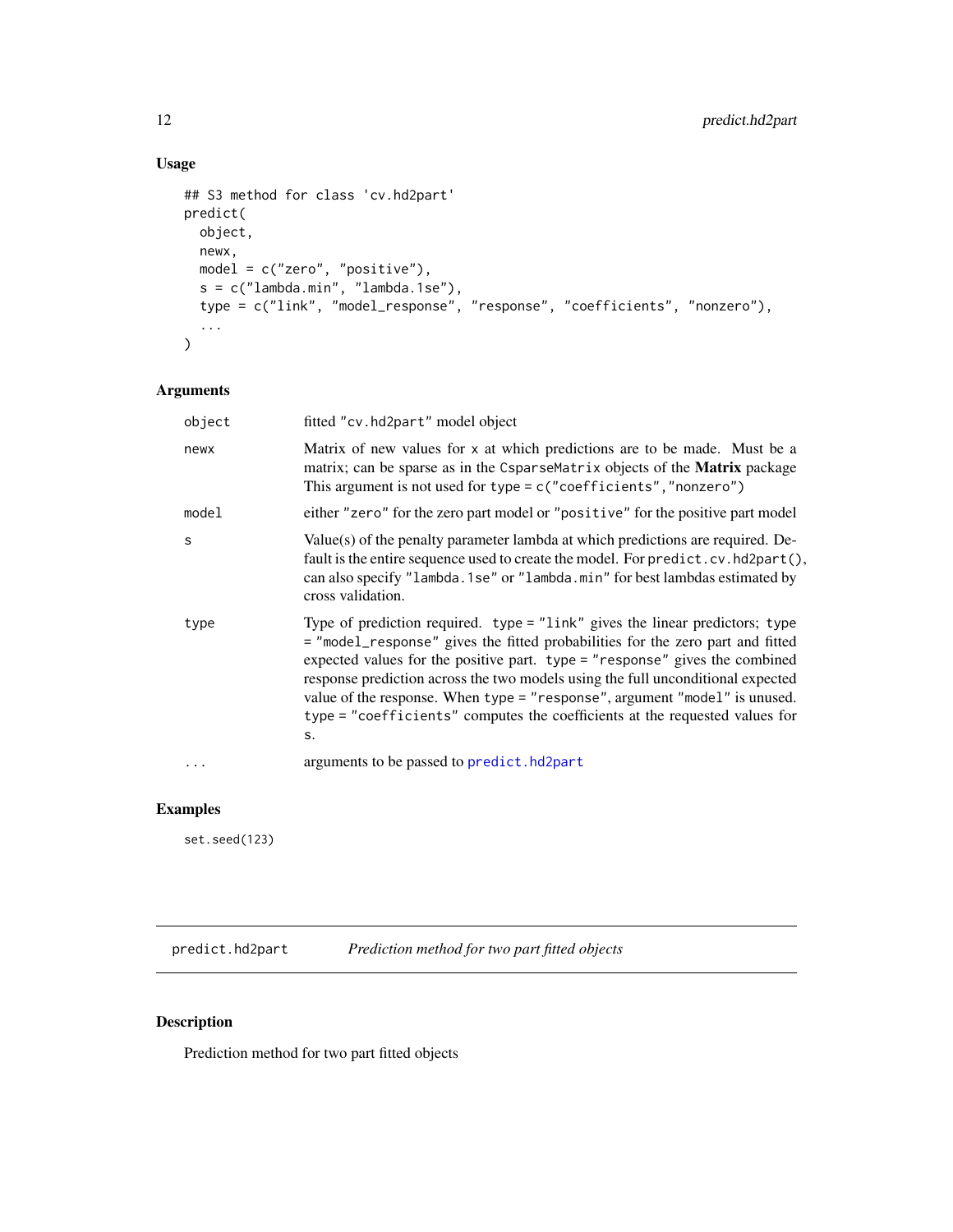```
## S3 method for class 'hd2part'
predict(
  object,
 newx,
  s = NULL,model = c("zero", "positive"),
  type = c("link", "model_response", "response", "coefficients", "nonzero"),
  newoffset = NULL,
  ...
)
```
#### Arguments

| object    | fitted "hd2part" model object                                                                                                                                                                                                                                                                                                                                                                                                                                                                           |
|-----------|---------------------------------------------------------------------------------------------------------------------------------------------------------------------------------------------------------------------------------------------------------------------------------------------------------------------------------------------------------------------------------------------------------------------------------------------------------------------------------------------------------|
| newx      | Matrix of new values for x at which predictions are to be made. Must be a matrix<br>This argument is not used for type=c("coefficients", "nonzero")                                                                                                                                                                                                                                                                                                                                                     |
| S         | Value(s) of the penalty parameter lambda for the zero part at which predictions<br>are required. Default is the entire sequence used to create the model.                                                                                                                                                                                                                                                                                                                                               |
| model     | either "zero" for the zero part model or "positive" for the positive part model                                                                                                                                                                                                                                                                                                                                                                                                                         |
| type      | Type of prediction required. type $=$ "link" gives the linear predictors; type<br>= "model_response" gives the fitted probabilities for the zero part and fitted<br>expected values for the positive part. type $=$ "response" gives the combined<br>response prediction across the two models using the full unconditional expected<br>value of the response. When type = "response", argument "model" is unused.<br>type = "coefficients" computes the coefficients at the requested values for<br>S. |
| newoffset | f an offset is used in the fit, then one must be supplied for making predictions                                                                                                                                                                                                                                                                                                                                                                                                                        |
| $\cdots$  | not used                                                                                                                                                                                                                                                                                                                                                                                                                                                                                                |

#### Value

An object depending on the type argument

#### Examples

set.seed(1)

sim\_semicontinuous\_data

*Generates data from a two part distribution with a point mass at zero and heterogeneous treatment effects*

#### Description

Generates semicontinuous data with heterogeneity of treatment effect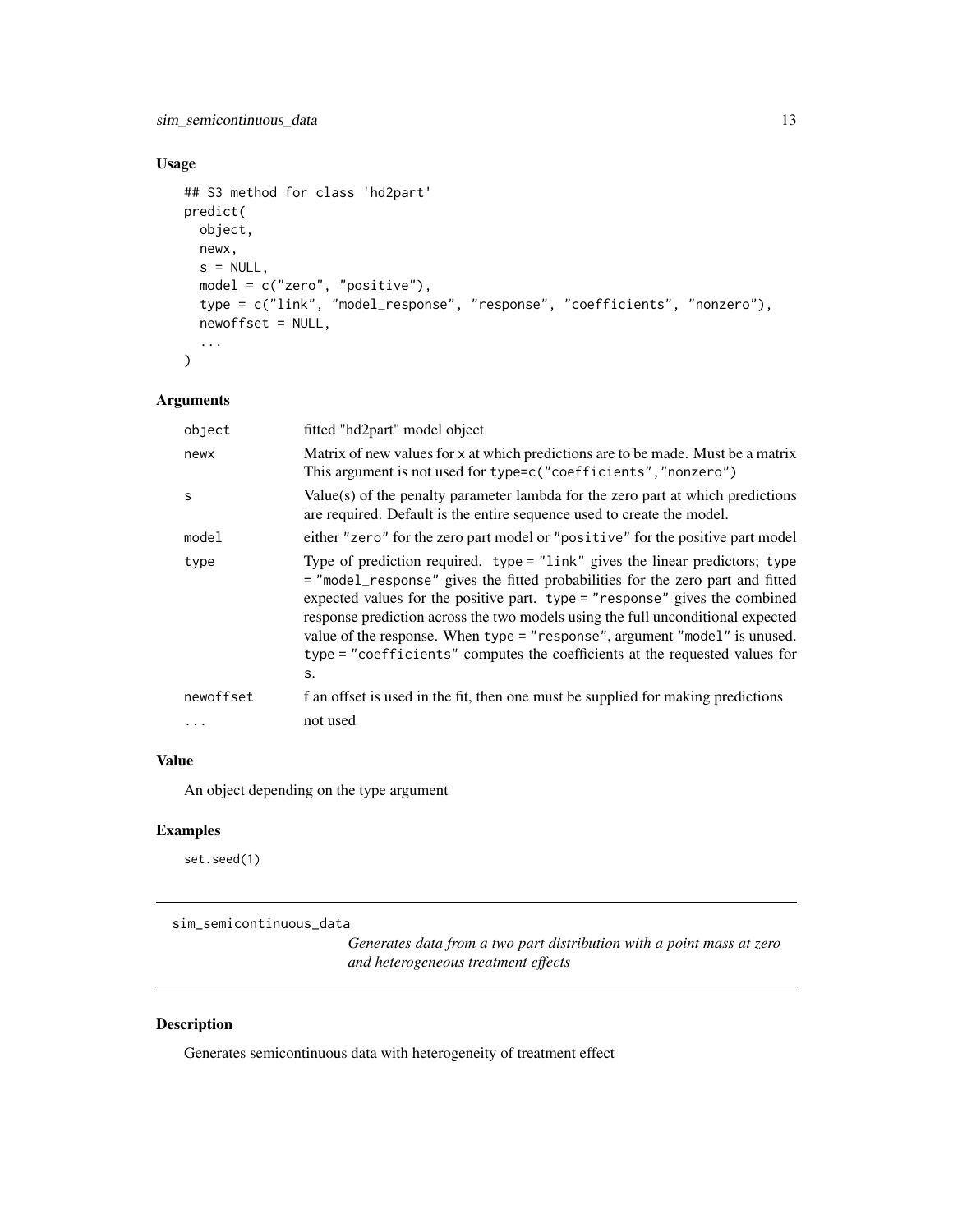sim\_semicontinuous\_data(n.obs = 1000, n.vars = 25)

#### Arguments

| n.obs  | number of observations                   |
|--------|------------------------------------------|
| n.vars | number of variables. Must be at least 10 |

#### Value

returns list with values y for outcome, x for design matrix, trt for treatment assignments, betanonzero for true coefficients for treatment-covariate interactions for model for whether or not a response is nonzero, betapos for true coefficients for treatment-covariate interactions for positive model, treatment\_risk\_ratio for the true covariate-conditional treatment effect risk ratio for each observation, pi.x for the true underlying propensity score